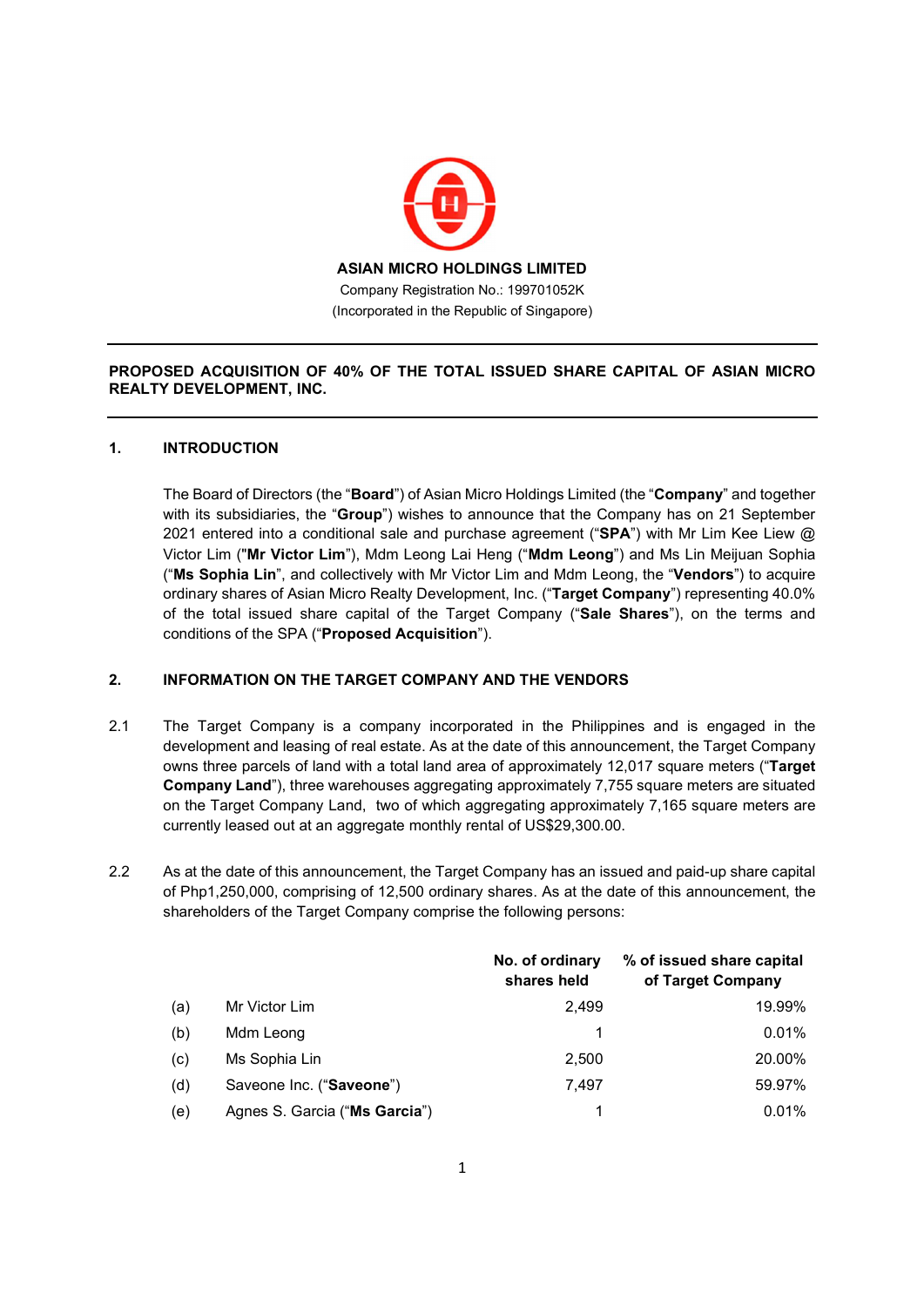|     | TOTAL                               | 12.500 | $100.00\%$ |
|-----|-------------------------------------|--------|------------|
| (g) | Roselyn C. Pimentel ("Ms Pimentel") |        | $0.01\%$   |
| (f) | Angel Ragadio ("Ms Ragadio")        |        | $0.01\%$   |

2.3 Mr Victor Lim is the Group's Executive Chairman, Chief Executive Officer and Group Managing Director. Mdm Leong is Mr Victor Lim's spouse, and Ms Sophia Lin is Mr Victor Lim's and Mdm Leong's daughter.

Mr Victor Lim holds direct interest in 573,590,968 ordinary shares ("Shares"), representing approximately 36.81% of the total issued share capital of the Company. Mdm Leong holds direct interest in 319,387,674 Shares, representing approximately 20.5% of the total issued share capital of the Company. Mr Victor Lim and Mdm Leong are deemed interested in each other's direct shareholding in the Company, and together, they jointly hold direct and deemed interest in 892,978,723 Shares<sup>1</sup> representing approximately, 57.31% of the total issued share capital of the Company. Accordingly, each of them is deemed a controlling shareholder of the Company.

Ms Sophia Lin holdings the 2,500 ordinary shares in the Target Company as a bare trustee for and on behalf of Mdm Leong.

2.4 Saveone currently is a dormant company incorporated in the Philippines and was previously engaged in the retail, distributing, import, export and trading of goods. The shareholders of Saveone comprise the following individuals:

|     |               | No. of ordinary<br>shares held | % of issued share capital<br>of Target Company |
|-----|---------------|--------------------------------|------------------------------------------------|
| (a) | Mr Victor Lim | 5,000                          | 20.00%                                         |
| (b) | Ms Sophia Lin | 5,000                          | 20.00%                                         |
| (c) | Ms Garcia     | 9,999                          | 40.00%                                         |
| (d) | Ms Ragadio    | 5,000                          | 20.00%                                         |
| (e) | Ms Pimentel   | 1                              |                                                |
|     | <b>TOTAL</b>  | 25,000                         | 100.00%                                        |

2.5 Shares held in the Target Company and Saveone by each of Ms Garcia, Ms Ragadio and Ms Pimentel are held on trust by them for and on behalf of Mr Victor Lim. The shares in the Target Company are held by Ms Garcia, Ms Ragadio and Ms Pimentel to comply with requirements under Philippines laws.

<sup>&</sup>lt;sup>1</sup> Including 5 Shares held by Ultraline Technology (S) Pte Ltd ("Ultraline") and 76 Shares held by American Converters Industries Pte Ltd ("American Converters"). Mr Victor Lim and Mdm Leong each hold 50% of the issued share capital of Ultraline and American Convertors, and are deemed interested in the Shares held by Ultraline and American Converters.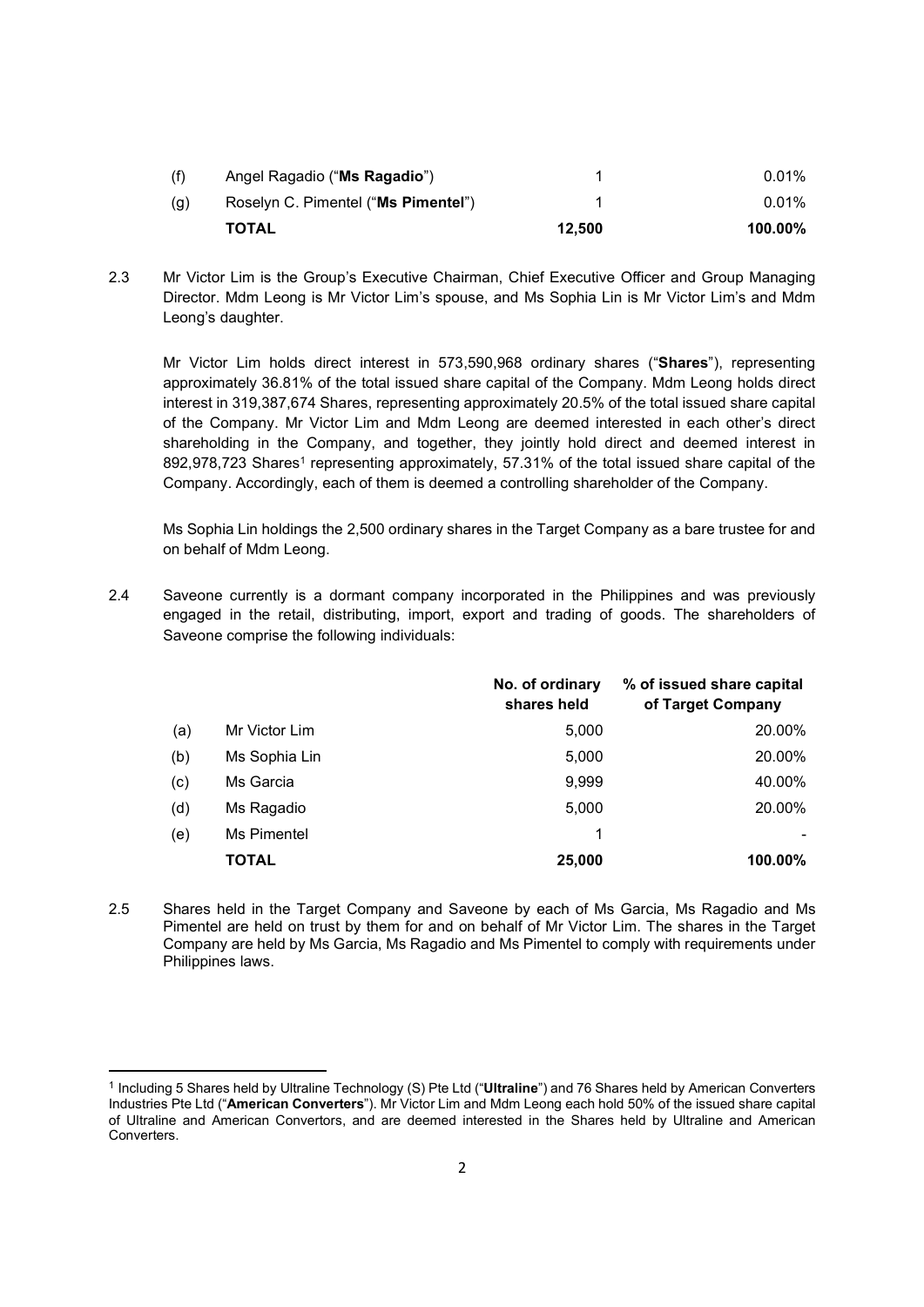- 2.6 Based on the audited financial statements of the Target Company for the financial year ended 31 December 2020 ("FY2020"), the profit before tax and profit after tax of the Target Company for FY2020 were Php10,768,200 (S\$296,300) and Php10,088,500 (S\$277,600) respectively and the net tangible asset value and net asset value of the Target Company as at 31 December 2020 were both Php95,089,300 (S\$2,616,800).
- 2.7 Pursuant to the terms of the SPA, each of Mr Victor Lim, Mdm Leong and Ms Sophia Lin will sell the following number of Sale Shares to the Company:

|     |               | No. of Sale<br><b>Shares</b> | % of issued share capital<br>of Target Company |
|-----|---------------|------------------------------|------------------------------------------------|
| (a) | Mr Victor Lim | 2.499                        | 19.99%                                         |
| (b) | Mdm Leong     |                              | 0.01%                                          |
| (c) | Ms Sophia Lin | 2.500                        | 20.00%                                         |
|     | <b>TOTAL</b>  | 5,000                        | 40.00%                                         |

2.8 On completion of the Proposed Acquisition ("Completion"), the Company will own 40.0% of the total issued share capital of the Target Company, and the Target Company will become an associated company of the Company. The shareholding of the Target Company upon Completion will be as follows:

|     |              | No. of ordinary<br>shares held | % of issued share capital<br>of Target Company |
|-----|--------------|--------------------------------|------------------------------------------------|
| (a) | The Company  | 5,000                          | 40.00%                                         |
| (b) | Saveone      | 7,497                          | 59.97%                                         |
| (c) | Ms Garcia    | 1                              | 0.01%                                          |
| (d) | Ms Ragadio   | 1                              | 0.01%                                          |
| (e) | Ms Pimentel  | 1                              | 0.01%                                          |
|     | <b>TOTAL</b> | 12,500                         | 100.00%                                        |

### 3. RATIONALE FOR THE PROPOSED ACQUISITION

In 2015, the Group diversified its existing core business to include the investment in, trading of, and development of residential, commercial, retail and industrial properties within Singapore and overseas. The Proposed Acquisition would improve the profitability of the Company through sharing of profits from the Target Company and improve the cashflow position of the Company when the Target Company declares dividends. The Board believes that the Proposed Acquisition will enhance the long-term interests of the Company and enhance Shareholders' value.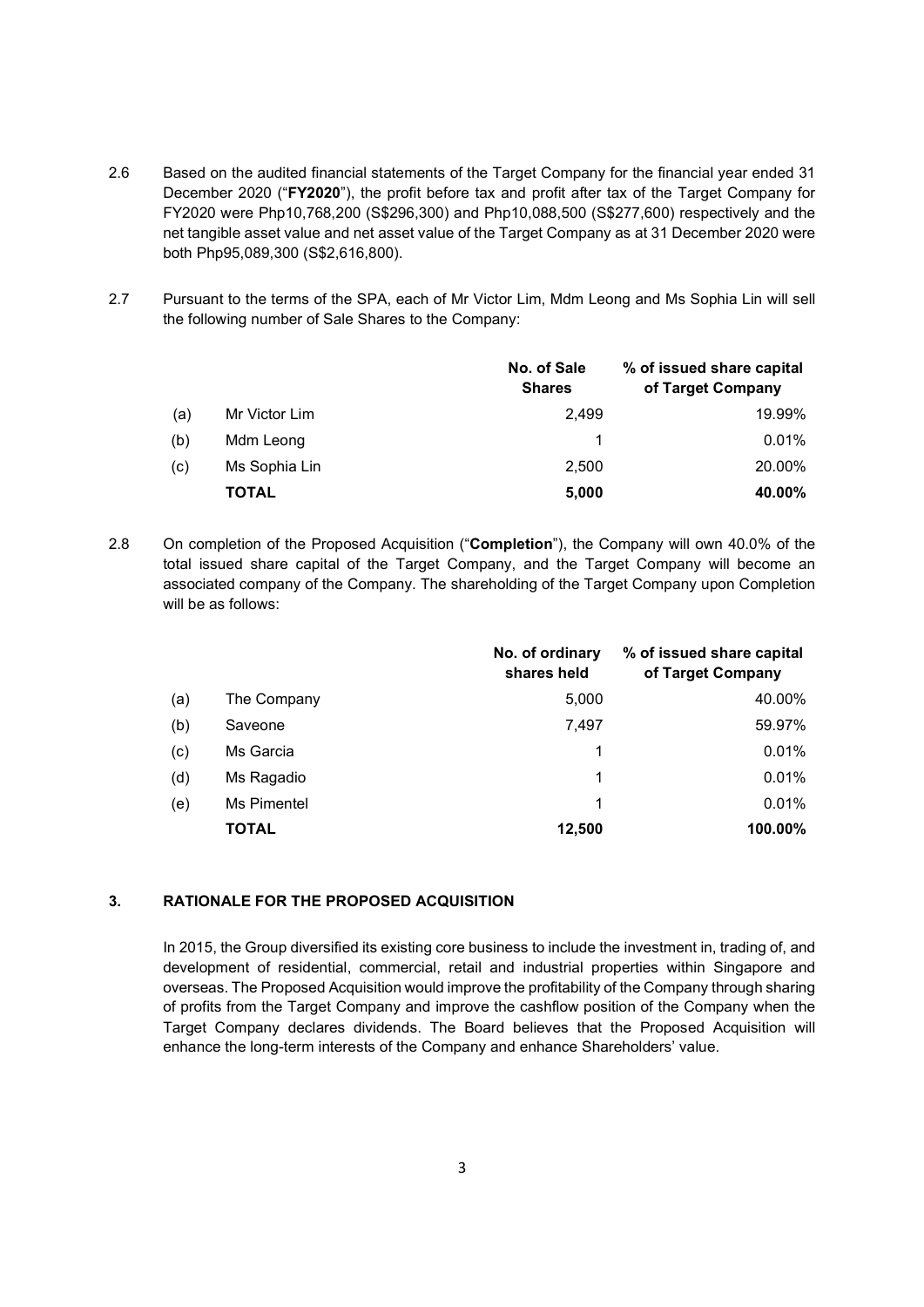# 4. PRINCIPAL TERMS OF THE PROPOSED ACQUISITION

#### 4.1 Sale and Purchase of the Sale Shares and Purchase Price

(a) Pursuant to the terms of the SPA, the Vendors shall sell to the Company, and the Company shall acquire from the Vendors, the Sale Shares free from all encumbrances and with all rights attached thereto for an aggregate purchase consideration of S\$2,400,000 ("Purchase Price").

The Purchase Price was arrived at on a willing-buyer, willing-seller basis, after negotiations which were conducted at arm's length between the Company and the Vendors and taking into consideration factors such as the net profits/earnings of the Target Company; the historical financial performance of the Target Company; and the potential benefits that may accrue to the Group.

(b) The Purchase Price shall be payable by the issue of an aggregate 400,000,000 new Shares ("Consideration Shares") at an issue price of S\$0.006 per Consideration Share ("Issue Price") to the Vendors (and/or their nominees). The Consideration Shares represents approximately 25.7% of the existing share capital of the Company as at the date of this announcement. After the completion of the Proposed Acquisition, the Consideration Shares will represent approximately 20.4% of the enlarged share capital of the Company comprising 1,958,244,795 Shares ("Enlarged Share Capital").

 The Company will be making an application to the Singapore Exchange Securities Trading Limited ("SGX-ST") through its continuing sponsor for the dealing in, listing of and quotation for the Consideration Shares on the Catalist Board of the SGX-ST.

(c) Pursuant to the terms of the SPA, the Consideration Shares will be allotted and issued to the Vendors as follows:

|                   | <b>No. of Consideration Shares</b><br>to be allotted and issued | % of Enlarged<br><b>Share Capital</b> |
|-------------------|-----------------------------------------------------------------|---------------------------------------|
| (a) Mr Victor Lim | 199,920,000                                                     | 10.2                                  |
| (b) Mdm Leong     | 200,080,000                                                     | 10.2                                  |
| <b>TOTAL</b>      | 400,000,000                                                     | 20.4                                  |

Based on the shareholding of Mr Victor Lim and Mdm Leong as at the date of this announcement, upon Completion, each of them will hold direct interest in 773,510,968 Shares and 519,467,674 Shares, respectively, representing approximately 39.50% and 26.53%% of the Enlarged Share Capital. Mr Victor Lim and Mdm Leong are deemed interested in each other's direct shareholding in the Company, and upon completion of the Proposed Acquisition, they will jointly hold direct and deemed interest in an aggregate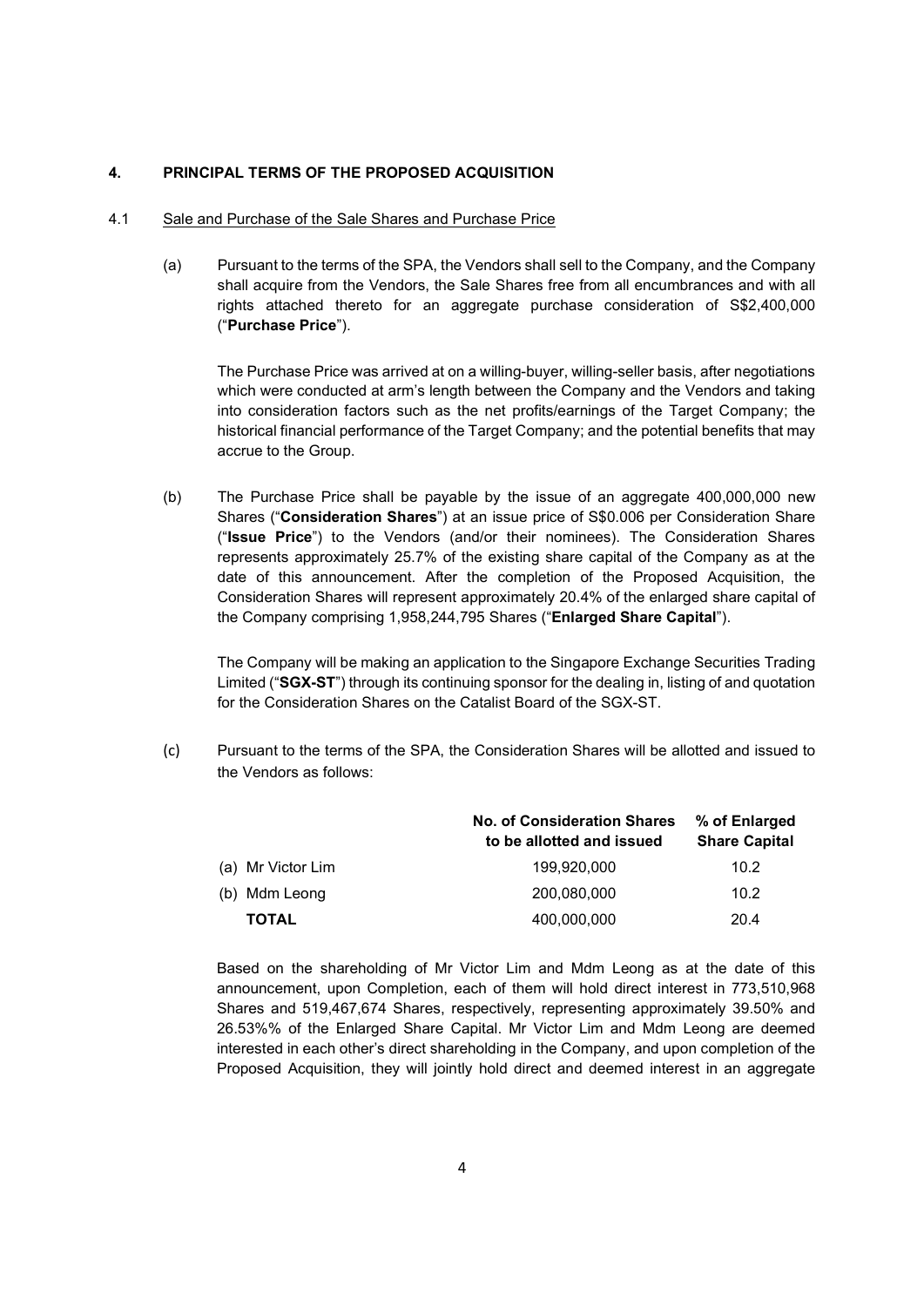1,292,978,723 Shares<sup>2</sup> representing approximately 66.03% of the Enlarged Share Capital immediately after completion of the Proposed Acquisition.

(d) The Issue Price of S\$0.006 which represents the volume weighted average price for trades done on the Catalist Board of the SGX-ST on 21 September 2021, being the last full market day which the Shares were traded immediately preceding the date and up to the time the SPA was signed.

 The Issue Price was arrived at after arm's length negotiations between the Vendors and the Company on a willing-buyer willing-seller basis, taking into account that the issuance of Consideration Shares would eliminate the need for the Purchase Price to be fulfilled in cash, thereby conserving cash for the Group for working capital purposes and for future acquisition opportunities.

(e) The Consideration Shares shall be issued and allotted as fully paid-up, and shall be free from any and all Encumbrances, and shall rank pari passu in all respects with the existing Shares in issue, save that they shall not rank for any dividends, rights, allotments, distributions or entitlements, the record date of which falls on or prior ot the date of the issue and allotment of the Consideration Shares.

# 4.2 Conditions Precedent

- (a) Completion is subject to the satisfaction, at or prior to completion of the transfer of the Sale Shares from the Vendors to the Company ("Completion"), of each of the following conditions ("Conditions"):
	- (i) the Company being satisfied with, at its sole and absolute discretion, the results of the financial, operational and legal due diligence to be carried out on the Target Company;
	- (ii) all the warranties and representations given by the Vendors being true, accurate and not misleading as at the date of Completion ("Completion Date");
	- (iii) the Company and the shareholders of the Target Company entering into the shareholders' agreement in the form agreed upon in the SPA;
	- (iv) no material adverse change in the existing or prospective legal, financial, operational, business and tax positions of the Target Company occurring on or before Completion;
	- (v) all obligations contemplated pursuant and/or in connection with the sale and purchase of the Sale Shares in accordance with the terms and conditions of the

<sup>&</sup>lt;sup>2</sup> Including 5 Shares held by Ultraline and 76 Shares held by American Converters. Mr Victor Lim and Mdm Leong each hold 50% of the issued share capital of Ultraline and American Convertors, and are deemed interested in the Shares held by Ultraline and American Converters.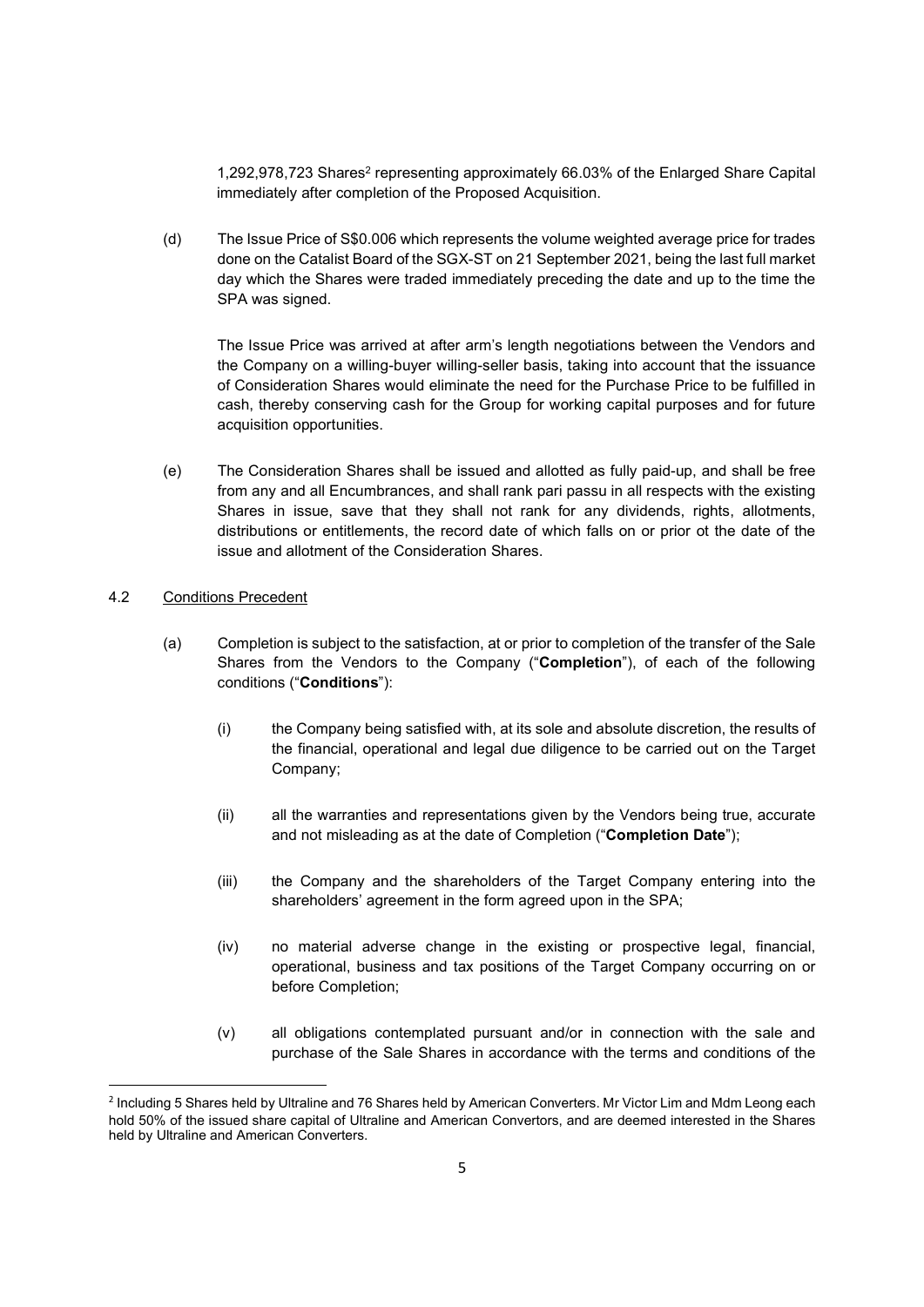SPA, not being prohibited by any existing law, regulation, rule (including the Section B: Catalist Rules of the Listing Manual of the SGX-ST ("Catalist Rules")), judgement, order, decree, directive, decision, notice or circular of any court or governmental, administrative, regulatory or supervisory body (including the SGX-ST);

- (vi) the listing and quotation notice for the listing and quotation of the Consideration Shares on the Catalist Board being issued by the SGX-ST on conditions (if any) acceptable to the parties;
- (vii) all necessary consents and/or waivers being obtained in respect of the sale and purchase of the Sale Shares in accordance with the terms and conditions of the SPA, from all governmental, administrative, judicial or regulatory bodies, authorities and/or organisations by which the Company, the Vendors and/or the Target Company is, as or may be regulated pursuant to any applicable laws on terms and conditions reasonably satisfactory to the Company; and
- (viii) the Company having obtained the necessary approvals from the Company's board of directors and shareholders and relevant authorities for the sale and purchase of the Sale Shares in accordance with the terms and conditions of the SPA.
- (b) If any of the Conditions is not satisfied on or before the 30 June 2022, the SPA shall terminate and no party shall have any claim against the other parties for costs, damages, compensation or otherwise, save for any claim by the innocent party against the defaulting party arising from an antecedent breach of the terms thereof.

### 4.3 Pre-Completion Period

The Vendors undertake to procure and ensure that, between the date of the SPA and the Completion Date, the following are complied with by the Target Company:

- (a) the Target Company shall preserve and maintain in full force and effect its corporate existence;
- (b) the business of the Target Company shall be substantially carried on in compliance in all respects with all material applicable laws, rules, regulations and orders to which they are subject and as a going concern in the ordinary and usual course as carried on prior to the date of the SPA and in a manner consistent with past practices, save in so far as agreed in writing by the Company;
- (c) the Target Company shall maintain in force all existing insurance policies, licences and permits necessary for the carrying on of their business;
- (a) the Target Company shall not, except with the prior written consent of the Company: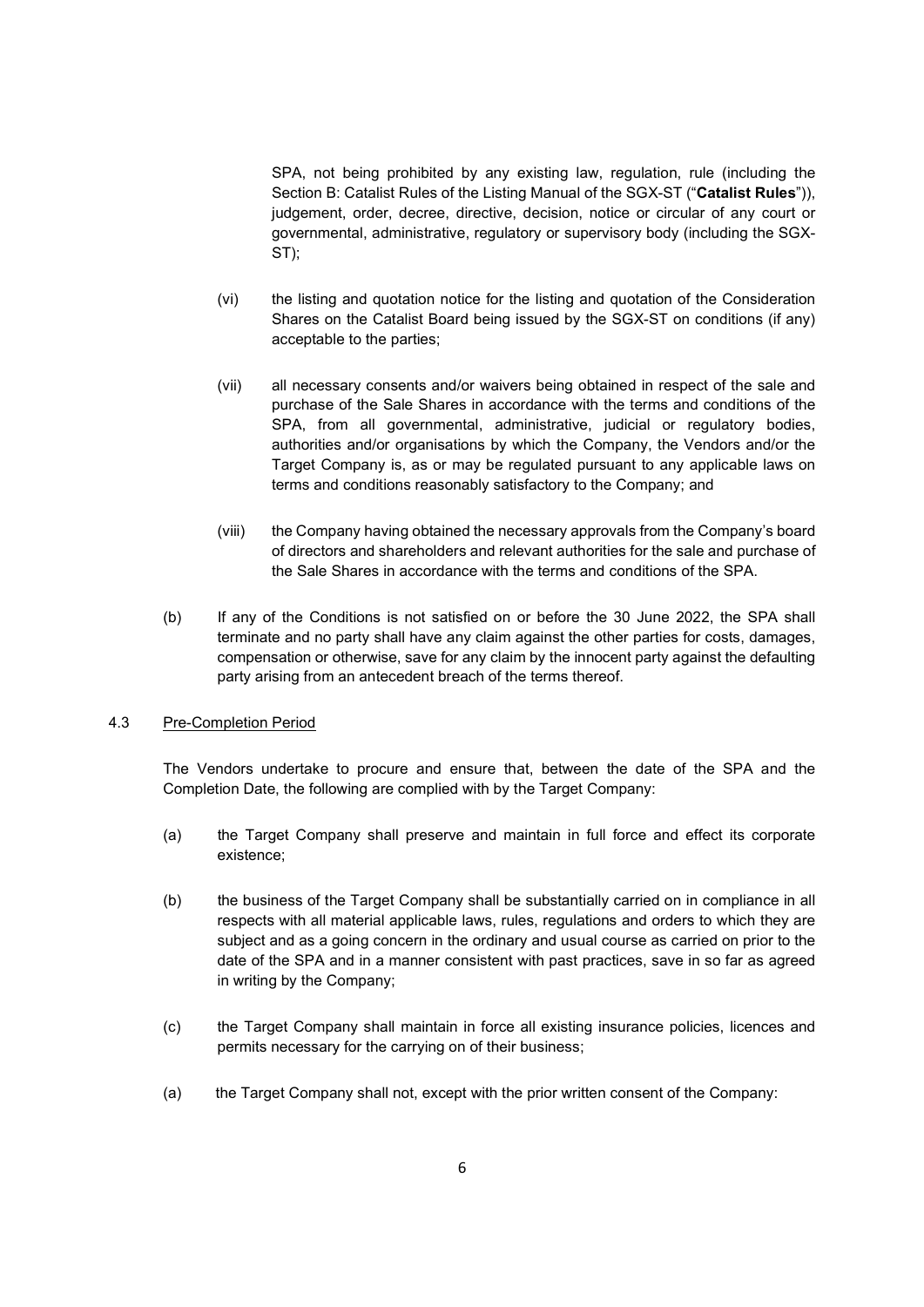- (i) make any change in the nature, scope or manner of conducting or organisation of its business nor dispose of the whole of its undertaking or property or a substantial part thereof;
- (ii) make any loans or grant any credit or enter into any guarantee, indemnity or surety or security or encumbrance other than in the ordinary course of business and in a manner consistent with past practice;
- (iii) borrow or raise any money (whether by way of overdraft, financial leases, hirepurchase or otherwise) or grant or issue or agree to grant or issue any mortgage, charge, debenture or security for money secured over any of its assets or grant or issue or agree to grant or issue any guarantee or indemnity (otherwise than in the ordinary course of its business in order to cover daily cash needs and in a manner consistent with past practice);
- (iv) grant or enter into any licence, franchise or other agreement or arrangement concerning any part of its name, intellectual property rights, trading names or know-how;
- (v) permit or suffer any of its insurances to lapse or do anything which would make any policy of insurance void or voidable;
- (vi) create or issue or agree to create or issue any shares or other securities or grant or agree to grant any option or other right (whether exercisable now or in the future and whether contingent or not) to call for the allotment, issue, sale or transfer of any share or loan capital or other securities (including conversion rights and rights of pre-emption) or reduce or otherwise vary its capital; and
- (vii) sell, transfer, lease, assign, encumber, dispose of or part with control of any interest in all or any part of its undertaking, business, rights, property or assets (tangible or intangible) (whether by a single transaction or a series of transactions) or contract to do so or acquire or contract to acquire any business, property or assets (tangible or intangible) or any interest therein other than in the ordinary course of its business.

### 6. RELATIVE FIGURES FOR THE PROPOSED ACQUISITION

Based on the unaudited consolidated financial statements of the Company for the financial year ended 30 June 2021 ("FY 2021") and the audited financial statements of the Target Company for FY2020, the relative figures of the Proposed Acquisition on the bases set out in Rule 1006 of the ("Catalist Rules") are as follows: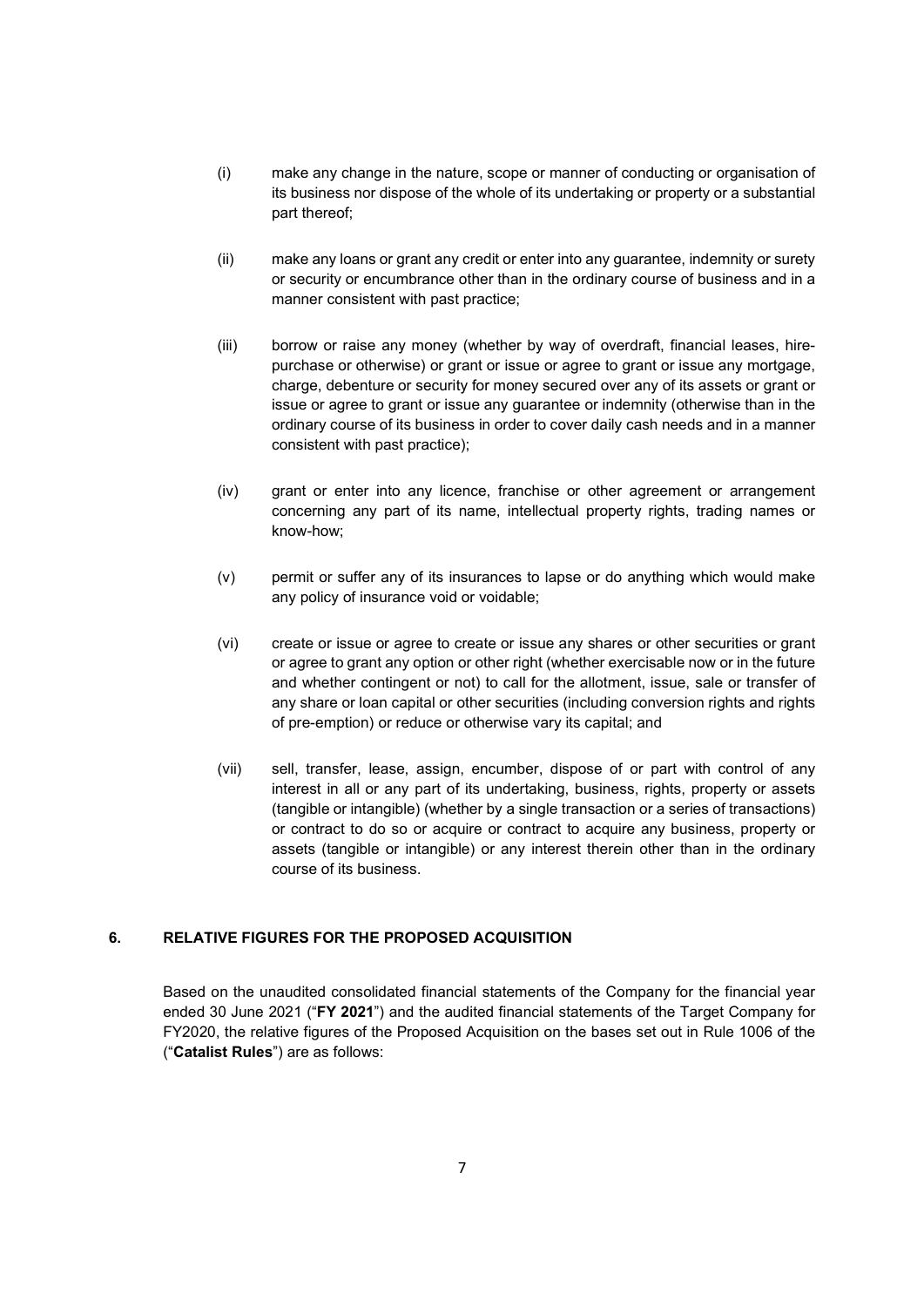| <b>Rule 1006</b> | <b>Bases</b>                                                                                                                                                                                                                                                                                                         | Relative figure (%) |
|------------------|----------------------------------------------------------------------------------------------------------------------------------------------------------------------------------------------------------------------------------------------------------------------------------------------------------------------|---------------------|
| (a)              | The net asset value of the assets to be disposed of,<br>compared with the Group's net asset value.                                                                                                                                                                                                                   | Not applicable      |
| (b)              | The net profits <sup>(1)</sup> attributable to the Sale Shares, compared<br>with the Group's net profits.                                                                                                                                                                                                            | $-19.57^{(2)}$      |
| (c)              | The aggregate value of the consideration given or<br>received, compared with the Company's market<br>capitalisation based on the total number of issued shares<br>excluding treasury shares.                                                                                                                         | $25.67^{(3)}$       |
| (d)              | The number of equity securities issued by the Company<br>as consideration for an acquisition, compared with the<br>number of equity securities previously in issue                                                                                                                                                   | $25.67^{(4)}$       |
| (e)              | The aggregate volume or amount of proven and probable<br>reserves to be disposed of, compared with the aggregate<br>of the Group's proven and probable reserves. This basis<br>is applicable to a disposal of mineral, oil or gas by a<br>mineral, oil and gas company, but not to an acquisition of<br>such assets. | Not applicable      |

#### Notes:

- (1) "Net profits" means profit or loss including discontinued operations that have not been disposed and before income tax and non-controlling interests.
- (2) Based on the audited profits before tax of the Target Company of S\$296,300 for FY2020 and multiplied by 40%, and the unaudited loss before tax of the Group of S\$605,600 for FY2021.

Under Rule 1007(1) of the Catalist Rules, if any of the relative figures computed pursuant to Rule 1006 of the Catalist Rules involves a negative figure, Chapter 10 of the Catalist Rules may still be applicable to the transaction in accordance with the applicable circumstances in Practice Note 10A of the Catalist Rules. Based on the relative figures above, pursuant to Practice Note 10A paragraph 4.4(b) of the Catalist Rules, immediate announcement in respect of the information required pursuant to Rule 1010, Rule 1011, Rule 1012 and Rule 1013, where applicable, is required.

- (3) Based on the Purchase Price of S\$2,400,000 and the Company's market capitalisation of approximately S\$9,349,469, which is determined by multiplying the number of ordinary shares in the issued share capital of the Company ("Shares") in issue (excluding treasury shares) of 1,558,244,795 by the volume weighted average price of S\$0.006 per Share on 21 September 2021, being the last market day immediately preceding the date of the SPA that the Shares were traded.
- (4) Computed based on 400,000,000 Consideration Shares for the Proposed Acquisition and the number of ordinary shares in the issued share capital of the Company in issue (excluding treasury shares) of 1,558,244,795.

As the relative figures computed on the bases set out in Rule 1006(c) and 1006 (d) exceeds 5% but does not exceed 75%, the Proposed Acquisition constitutes a "discloseable transaction" under Chapter 10 of the Catalist Rules.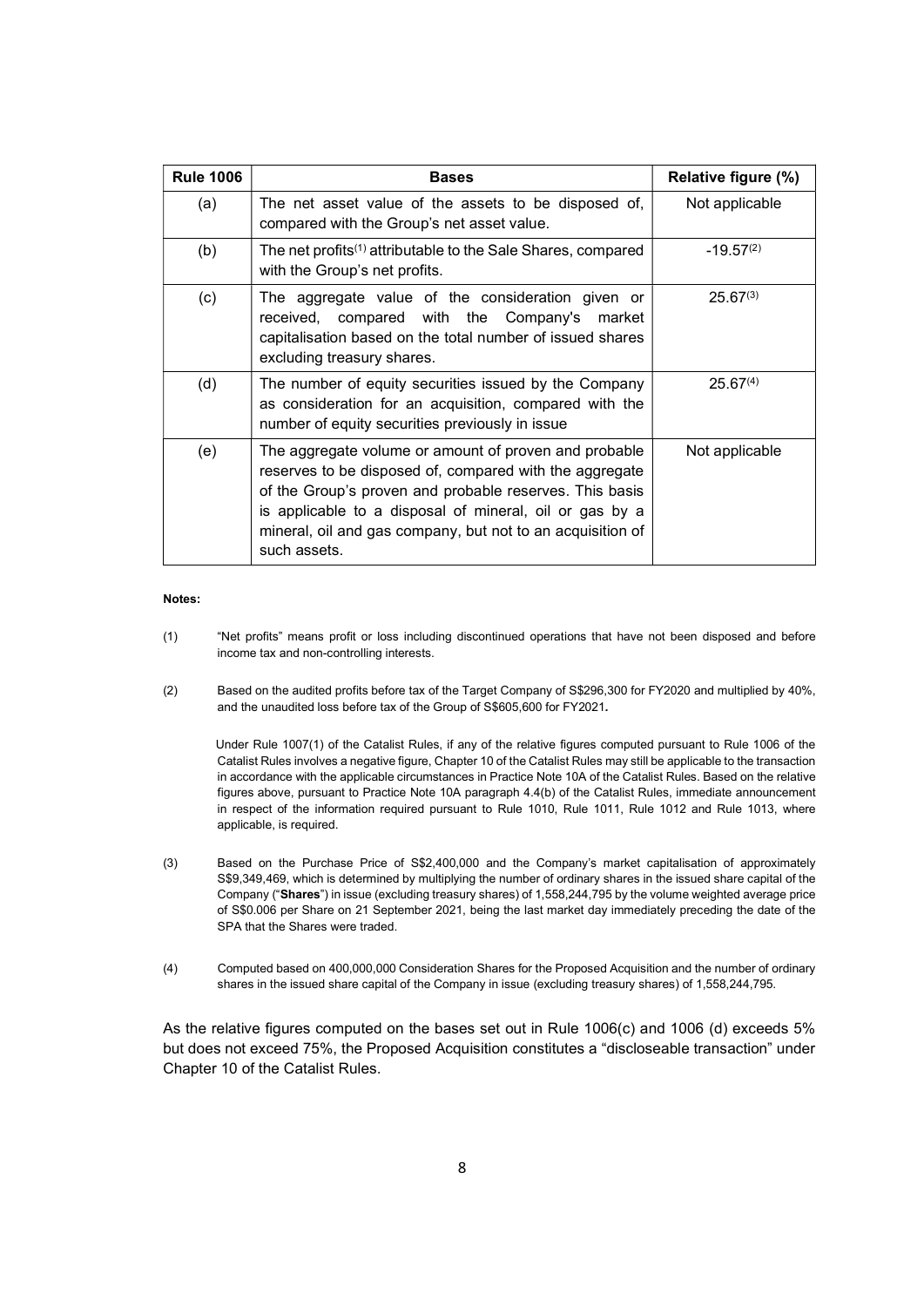# 7. PRO FORMA FINANCIAL EFFECTS OF THE PROPOSED ACQUISITION

7.1 The financial effects of the Proposed Acquisition on the Group are for illustrative purposes only and do not reflect either the actual financial effects of the Proposed Acquisition on the Group or the future financial performance and/or position of the Group immediately following the completion of the Proposed Acquisition.

For illustrative purposes only, the financial effects of the Proposed Acquisition have been prepared based on the latest announced unaudited financial statements of the Group for FY2021 and the audited financial statements of the Target Company for FY2020, and based on the following assumptions:

- (a) the Proposed Acquisition had been completed on 30 June 2021 for the purposes of illustrating the financial effects on net tangible assets ("NTA") per share of the Group;
- (b) the Proposed Acquisition had been completed on 1 July 2020 for the purposes of illustrating the financial effects on the earnings per share ("EPS") of the Group; and
- (c) the NTA per Share and EPS per Share before and after the Proposed Acquisition are computed based on ordinary shares in issue of 1,558,244,795 Shares and 1,958,244,795 Shares and the weighted average number of ordinary shares in issue of 1,397,493,074 Shares and 1,797,493,074 Shares respectively, as at the date of this announcement.

|                   | <b>Before the Proposed</b><br><b>Acquisition</b> | <b>After the Proposed</b><br><b>Acquisition</b> |
|-------------------|--------------------------------------------------|-------------------------------------------------|
| NTA (S\$'000)     | 2.487                                            | 4.887                                           |
| NTA per Share     | 0.16                                             | 0.25                                            |
| (Singapore cents) |                                                  |                                                 |

# 7.2 NTA

# 7.3 EPS

|                                                                            | <b>Before the Proposed</b><br><b>Acquisition</b> | <b>After the Proposed</b><br><b>Acquisition</b> |
|----------------------------------------------------------------------------|--------------------------------------------------|-------------------------------------------------|
| Loss after tax attributable to<br>shareholders of the Company<br>(S\$'000) | (605)                                            | (494)                                           |
| EPS (Singapore cents)                                                      | (0.043)                                          | (0.027)                                         |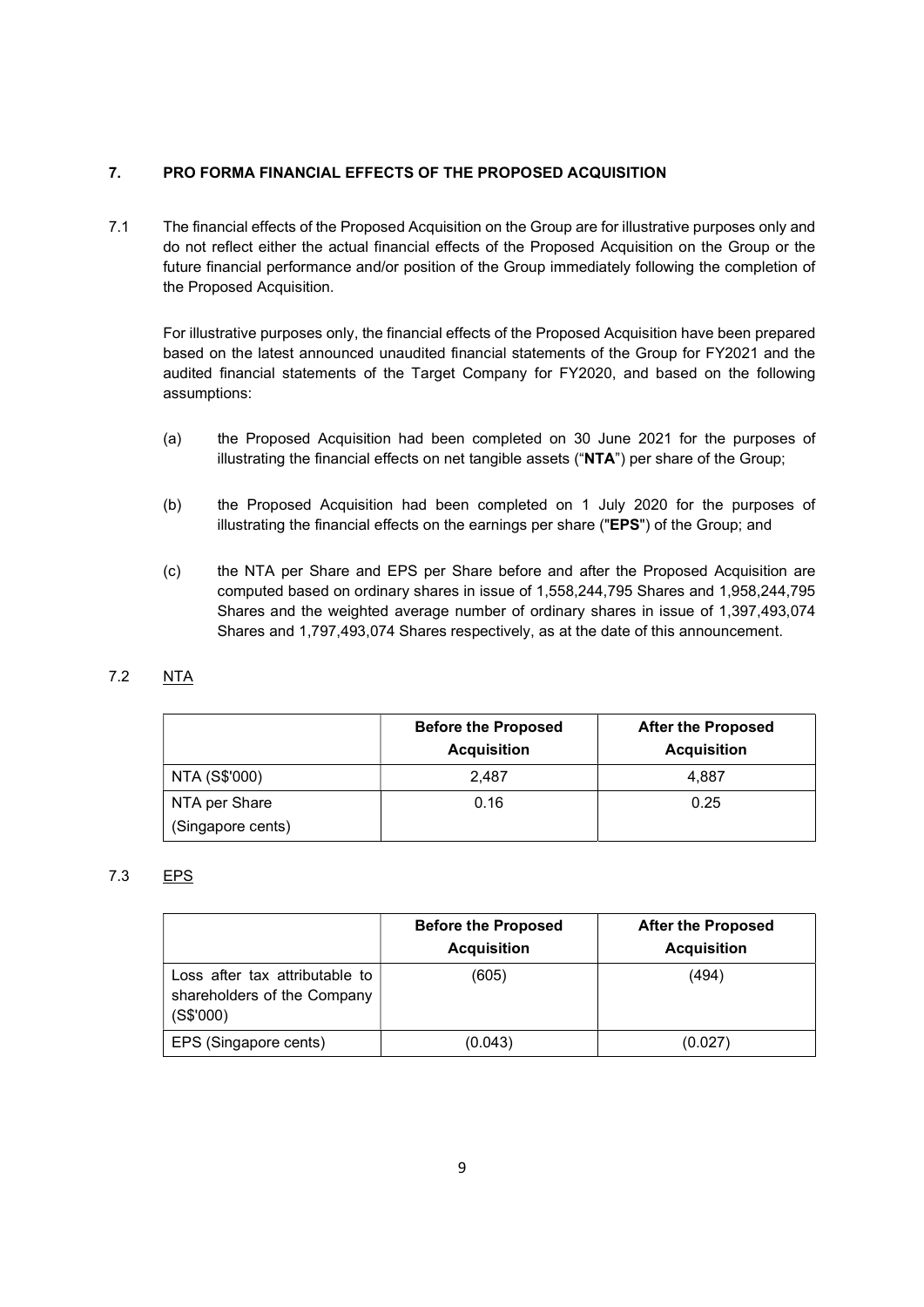# 8. THE PROPOSED ACQUISITION AS AN INTERESTED PERSON TRANSACTION

### 8.1 Chapter 9 of the Catalist Rules

Chapter 9 of the Catalist Rules applies to transactions between a party that is an entity at risk and a counter party that is an interested person. Under Chapter 9 of the Catalist Rules, an immediate announcement and subsequent shareholders' approval is required in respect of a transaction between an entity at risk and its interested persons if the value of that transaction exceeds 5% of the latest audited NTA value.

#### 8.2 Details of Interested Person

- (a) Under Chapter 9 of the Catalist Rules, an "interested person" means: (i) a director, chief executive officer, or controlling shareholder of the issuer; or (ii) an associate of any such director, chief executive officer, or controlling shareholder. The term "associate" includes an immediate family member, such as a spouse and a child of the director, chief executive officer, or controlling shareholder. The term "controlling shareholder" is defined under the Catalist Rules as (i) a person who holds directly or indirectly 15% or more of the nominal amount of all voting shares in the Company (subject to the SGX-ST determining that such a person is not a Controlling Shareholder), or (ii) a person who in fact exercises control over the Company.
- (b) Mr Victor Lim is the Group's Executive Chairman, Chief Executive Officer and Group Managing Director. Mdm Leong is Mr Victor Lim's spouse, and Ms Sophia Lin is Mr Victor Lim's and Mdm Leong's daughter. Each of Mr Victor Lim and Mdm Leong holds direct and deemed interest in 892,978,723 Shares, representing approximately 57.31% of the total issued share capital of the Company, and each of them is a controlling shareholder of the Company.
- (c) Accordingly, each of the Vendors is an interested person as defined under the Catalist Rules.

#### 8.3 Materiality Thresholds under Chapter 9

Under Chapter 9 of the Catalist Rules, shareholders' approval is required for an interested person transaction of a value equal to, or exceeding, 5% of the Group's latest audited NTA.

The value of the Proposed Acquisition (being the amount at risk to the Company) is the Purchase Price, or S\$2,400,000. As at the date of the SPA, the Group's latest audited NTA as at 30 June 2020 is S\$1,732,800. As the Purchase Price against the Group's latest audited NTA as at the date of the SPA is approximately 138.50%, which exceeds 5% of the Group's latest audited NTA. As such, the Proposed Acquisition is an interested person transaction which is subject to the approval of the Company's shareholders at an extraordinary general meeting ("EGM") to be convened pursuant to Rule 906(1)(a) of the Catalist Rules. A circular containing further details on the Proposed Acquisition and enclosing a notice of the EGM in connection therewith will be despatched to the shareholders in due course (the "Circular").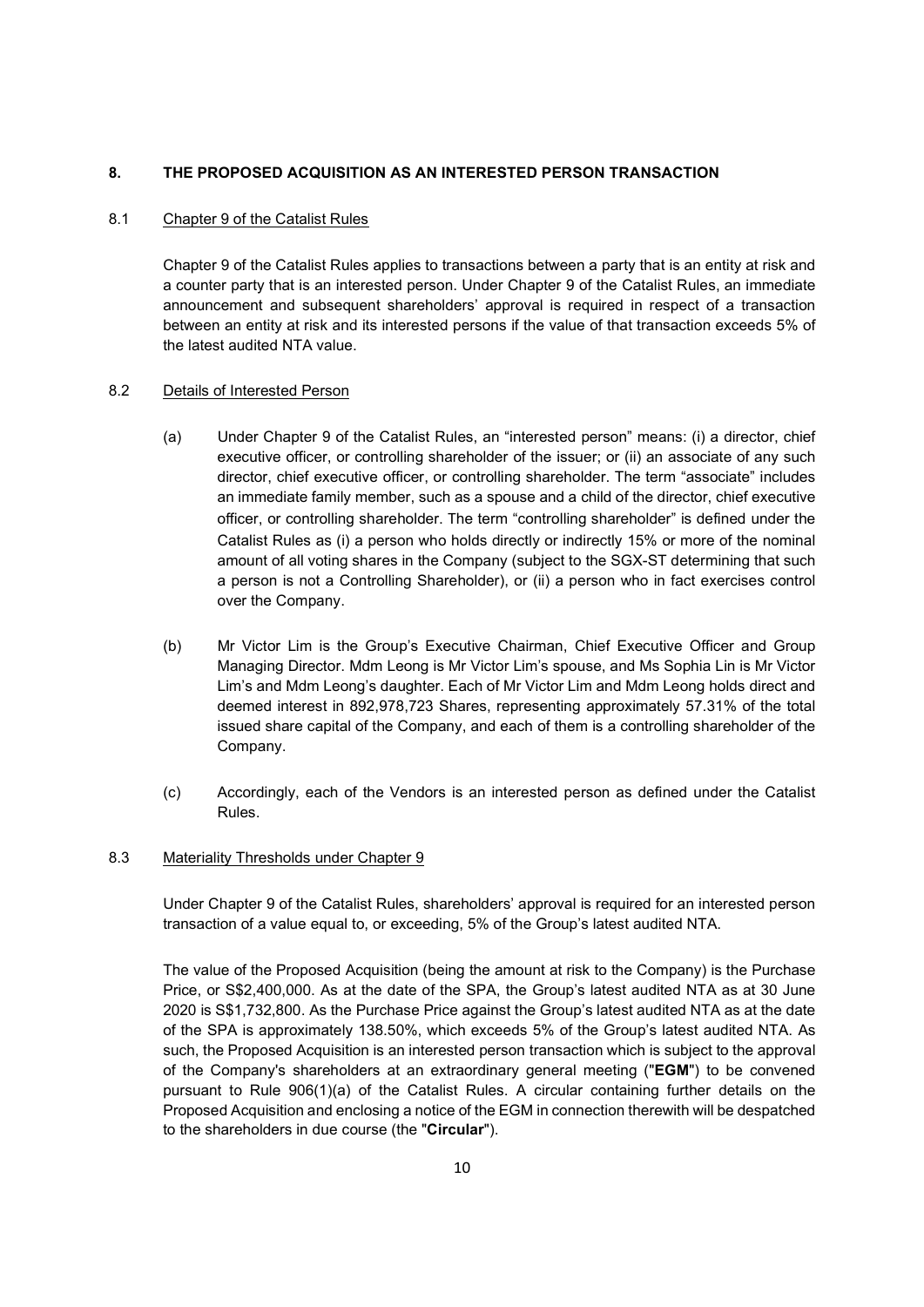### 8.4 Total Value of the Interested Person Transactions

For FY2021, the Group had paid rental expenses amounting to S\$55,500 to ACI Technology (S) Pte Ltd ("ACI Technology") pursuant to:

- (i) a lease agreement entered into between the Company and ACI Technology for the lease of office premise; and
- (ii) a lease agreement entered into between ACI Industries and ACI Technology for the lease of factory space.

ACI Technology is jointly owned by Mr Victor Lim and Mdm Leong.

Save as disclosed in this announcement, the Company has not entered into any other interested person transactions with the Vendors or each of their associates as at the date of this announcement.

# 8.5 Audit Committee Opinion

The Audit Committee of the Company comprising Mr Chue Wai Tat, Mr Cheah Wee Teong and Mr Lee Teck Meng Stanley will obtain an opinion from an independent financial adviser before forming its view, which will be announced subsequently.

# 9. AUTHORITY TO ALLOT AND ISSUE THE CONSIDERATION SHARES

# 9.1 Allotment and Issuance of Shares to Restricted Persons

Pursuant to Rules 812(1) and (2) of the Catalist Rules, an issuer shall not place shares to, inter alia, (a) the issuer's directors and substantial shareholders; and (b) immediate family members of the directors and substantial shareholders (collectively, the "Restricted Persons"). Immediate family members include the spouse and child of the director and substantial shareholder.

### 9.2 Details of Restricted Persons

Mr Victor Lim is the Group's Executive Chairman, Chief Executive Officer and Group Managing Director. Mdm Leong is Mr Victor Lim's spouse, and Ms Sophia Lin is Mr Victor Lim's and Mdm Leong's daughter. Each of Mr Victor Lim and Mdm Leong holds direct and deemed interest in 892,978,723 Shares, representing approximately 57.31% of the total issued share capital of the Company, and each of them is a substantial shareholder of the Company. In view of the foregoing, each Vendor is deemed a Restricted Person under Rule 812 of the Catalist Rules.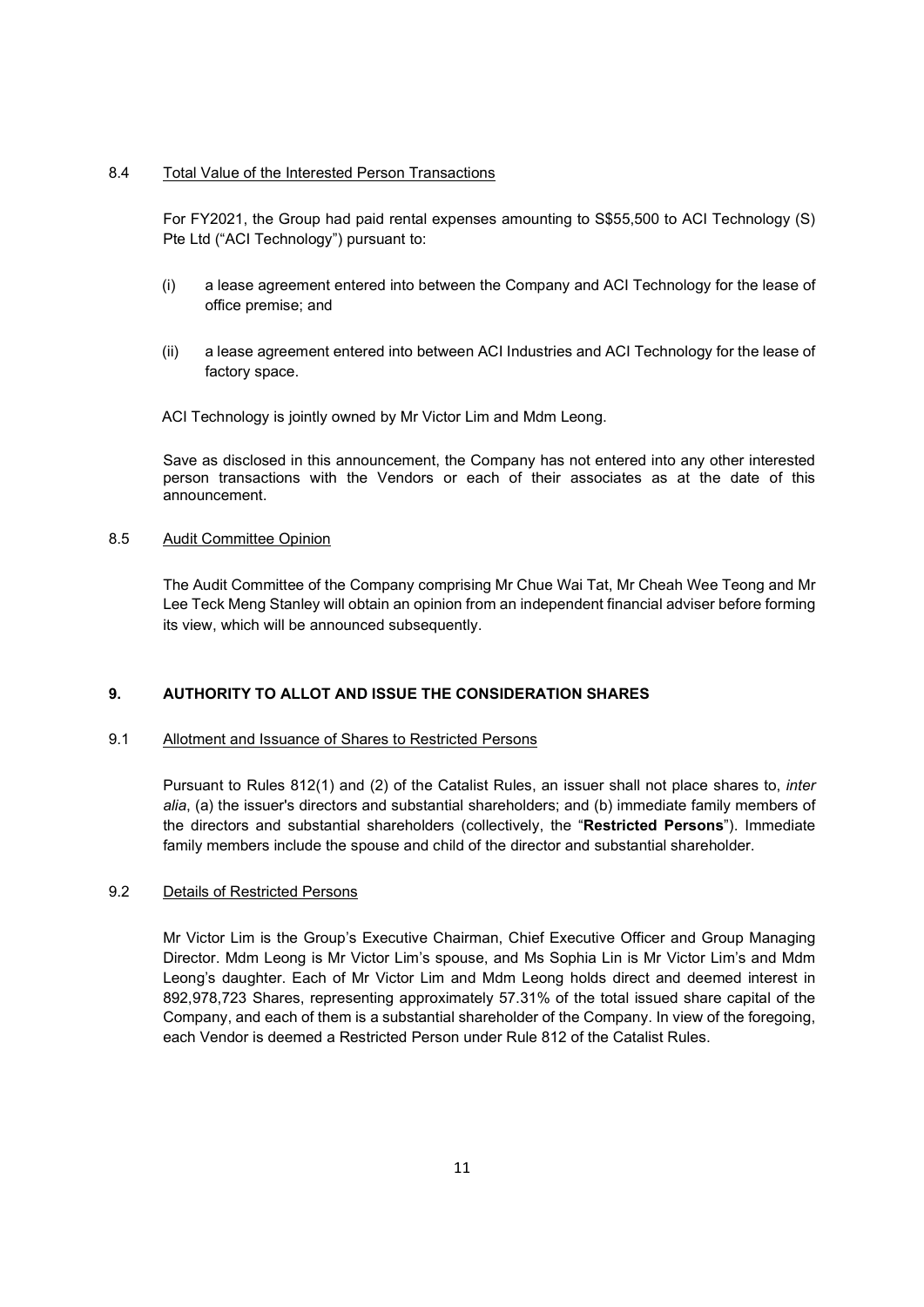### 9.3 Shareholders' approval

In view of Rules 812(1) and (2), the Proposed Acquisition and the allotment and issuance of the Consideration Shares to the Vendors are subject to the approval of the Company's shareholders at an EGM to be convened. Accordingly, the Consideration Shares will be allotted and issued pursuant to the authority granted by shareholders of the Company by way of an ordinary resolution at the EGM.

# 10. INDEPENDENT FINANCIAL ADVISER

An independent financial adviser ("IFA") will be appointed by the Company to advise the Independent Directors for the purposes of the Proposed Acquisition as an interested person transaction.

# 11. INTEREST OF DIRECTORS AND CONTROLLING SHAREHOLDERS

Save as disclosed above, none of the directors or controlling shareholders of the Company or their respective associates has any interest, direct or indirect, in the Proposed Acquisition other than through their respective shareholdings (if any) in the Company.

# 12. SERVICE CONTRACTS

No person is proposed to be appointed as a director of the Company in connection with the Proposed Acquisition. Accordingly, no service contract is proposed to be entered into between the Company and any such person.

### 13. DOCUMENT FOR INSPECTION

A copy of the SPA is available for inspection at the registered office of the Company at 63 Hillview Avenue, #08-01 Lam Soon Industrial Building, Singapore 669569 during normal business hours for a period of three (3) months commencing from the date of this announcement.

# BY ORDER OF THE BOARD

Ng Chee Wee Executive Director and Chief Financial Officer 21 September 2021